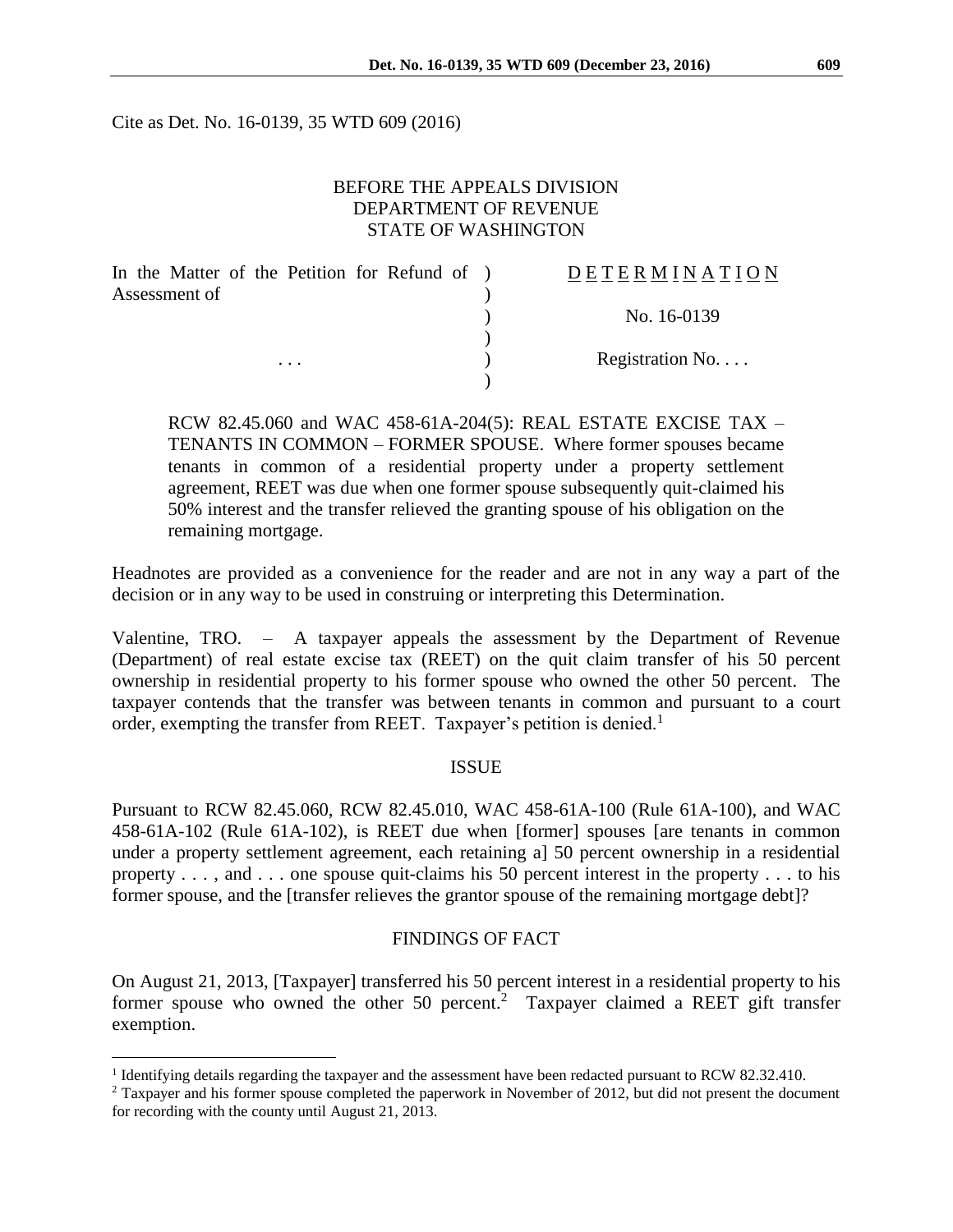Taxpayer and his former spouse purchased the property, in December 1997, as husband and wife. Both spouses borrowed the funds used to purchase the property at issue. The couple's marital dissolution was final in December 2009.

At the time of the dissolution, Taxpayer and his former spouse owned two residential properties. The property settlement agreement decreed that Taxpayer and his former spouse owned the two properties as tenants in common, each with 50 percent ownership and 50 percent responsibility for costs, until such time as the properties were sold. At the time of the transfer, 50 percent of the debt remaining on the property at issue in this case equaled  $\frac{1}{2}$ .... Also, in August 2013, Taxpayer's former spouse refinanced the remaining debt in her own name.

The Department's Special Programs Division (Special Programs) reviewed the quit claim transaction from Taxpayer to his former spouse to determine if the gift exemption was warranted. Special Programs determined that, since Taxpayer received debt relief as a result of the transfer, REET was due. Special Programs assessed Taxpayer a total of \$ . . . (including interest and penalties) on the basis of 50 percent of the remaining debt on the property.

Taxpayer paid all but \$ . . . of the assessment<sup>3</sup> and now requests a refund, asserting that the mutual transfers were between tenants in common and were the result of a court order.

# ANALYSIS

Every sale of real property located within Washington is subject to REET unless the sale is specifically exempted from the tax. RCW 82.45.060; Rule 61A-100. The term "sale," for REET purposes, "has its ordinary meaning and includes *any* conveyance, grant, assignment, *quitclaim*, or transfer of the ownership of or title to real property . . . *for a valuable consideration* . . . ." RCW 82.45.010(1) (Emphasis added); Rule 61A-102(17)(a).

Rule 61A-102 is the Department's administrative rule that defines terms applicable to REET. Section 2 defines the term "consideration" as "*money or anything of value*, either tangible or intangible, paid or delivered, or contracted to be paid or delivered, including performance of services, *in return for the transfer of real property*." (Emphasis added.) The term "consideration" also includes "the amount of *any* lien, *mortgage*, contract indebtedness, or other encumbrance, given to secure the purchase price, or any part thereof, or *remaining unpaid on the property at the time of the sale*." (Emphasis added.) Rule 61A-102(2). For example, "consideration" includes "the assumption of an underlying debt on the property by the buyer at the time of the transfer." Rule 61A-102(2)(b).

In addition, Rule 61A-103(1) states that "real estate excise tax applies to transfers of real property when the grantee relieves the grantor from an underlying debt on the property or makes payments on the grantor's debt." *See also* Det. No. 11-0026, 31 WTD 78 (2012).

Taxpayer now asserts that the transfer of real property in the present case is exempt from REET under WAC 458-61A-204 (Rule 61A-204).<sup>4</sup> Rule 61A-204(1) explains that "[t]he real estate

 $\overline{a}$ 

<sup>&</sup>lt;sup>3</sup> Taxpayer paid  $\$\ldots$ , but by the time payment had been made, additional interest had accrued. Thus,  $\$\ldots$  remains due as principal, plus applicable extension interest.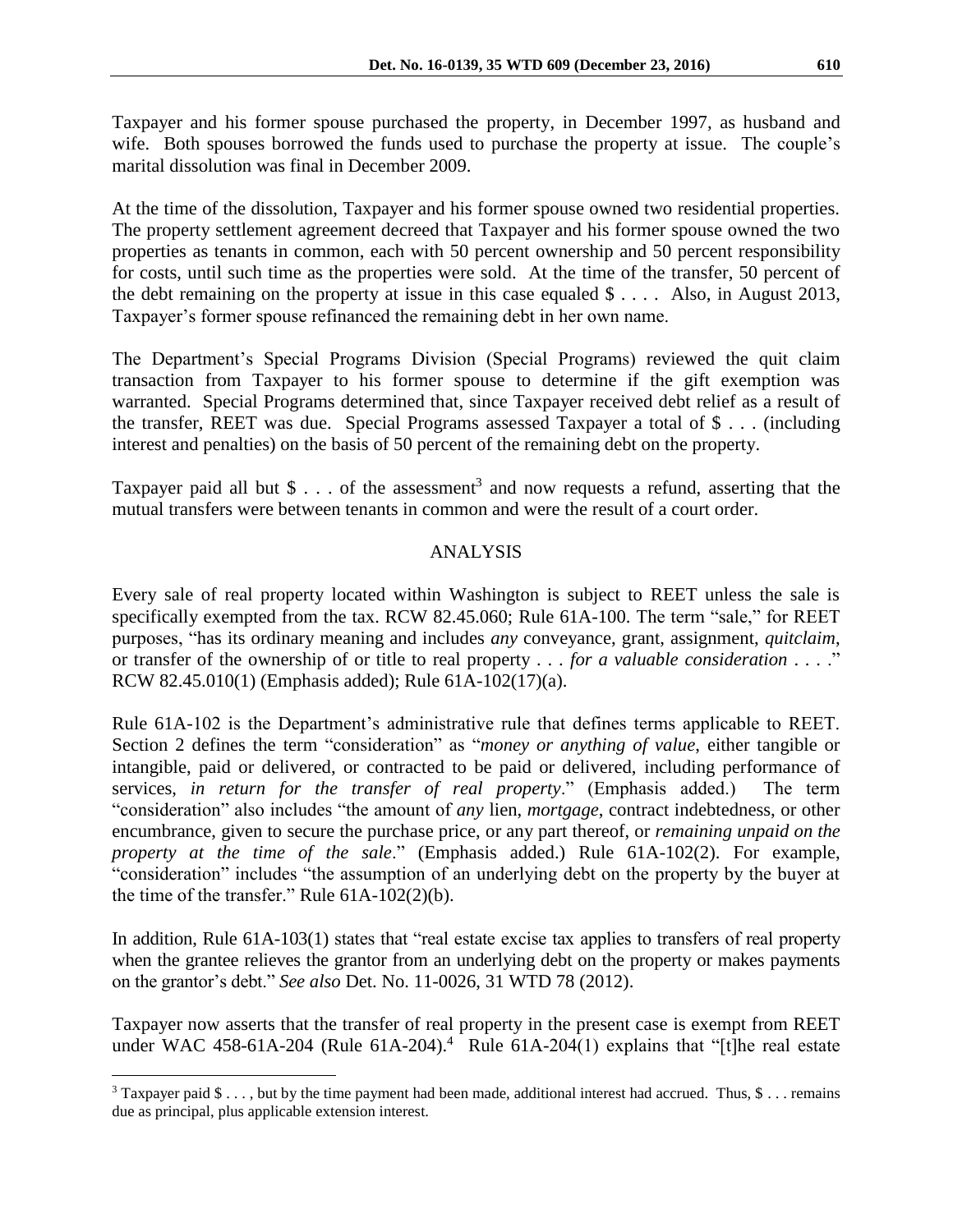excise tax does not apply to the transfer of real property that results in the creation of a tenancy in common or joint tenancy . . . if no consideration passes otherwise." In the present case, the transfer of property at issue did not create a tenancy in common or a joint tenancy. Rather, the quit claim transfer dissolved the tenancy in common. Thus, Rule 61A-204(1) is not applicable here.

Rule 61A-204(2) states that "[t]he partition of real property by tenants in common or joint tenants, by agreement or as the result of a court decree, is not subject to excise tax." The rule also states the following: "Transfers to partition real property are not subject to real estate excise tax *provided that the transfer is without additional consideration* passing." *Id.* (Emphasis added.)

Taxpayer contends that the example described in Rule  $61A-204(3)(b)$  is applicable here.<sup>5</sup> It reads:

David and Corwin are business partners; they own two parcels of real estate as tenants in common. One parcel is valued at \$200,000 and has an underlying debt of \$175,000. The other parcel is valued at \$25,000 and has no underlying debt. Pursuant to a proceeding to liquidate their partnership, the court orders partition of the real property. David receives the more valuable parcel and assumes full responsibility for the debt. Corwin receives the less valuable parcel. No real estate excise tax is due, because the partition of the property is pursuant to a court order.

The property agreement between Taxpayer and his former spouse did not order partition of the property. It simply stated that Taxpayer and his former spouse would each own 50 percent of the property as tenants in common until such time as the property sold. Thus, we disagree that this example is applicable in the present case.

We conclude that Rule 61A-204(5) is applicable to the present case. It reads:

The sale of an interest in real property from one or more joint tenants or tenants in common to remaining tenants or to a third party is a taxable transaction. The taxable amount of the sale is the total of the following:

(a) Any consideration given; and

 $\overline{a}$ 

(b) Any consideration promised to be given, including the amount of any debt remaining unpaid on the property at the time of sale multiplied by that fraction of interest in real property being sold.

<sup>4</sup> Although Taxpayer no longer contends that the transfer is exempt from REET as a gift, we note that WAC 458-  $61A-201(4)(a)$  states: "There is a rebuttable presumption that the transfer is a sale and not a gift if the grantee is involved in refinance of debt on the property within six months from the time of the transfer." We note that the quit claim transfer at issue occurred the same month as the refinance.

<sup>&</sup>lt;sup>5</sup>In December 2012, Taxpayer's former spouse quitclaimed her 50 percent ownership in the second residential property to Taxpayer. There was no debt remaining on the second residential property at the time of the transfer.